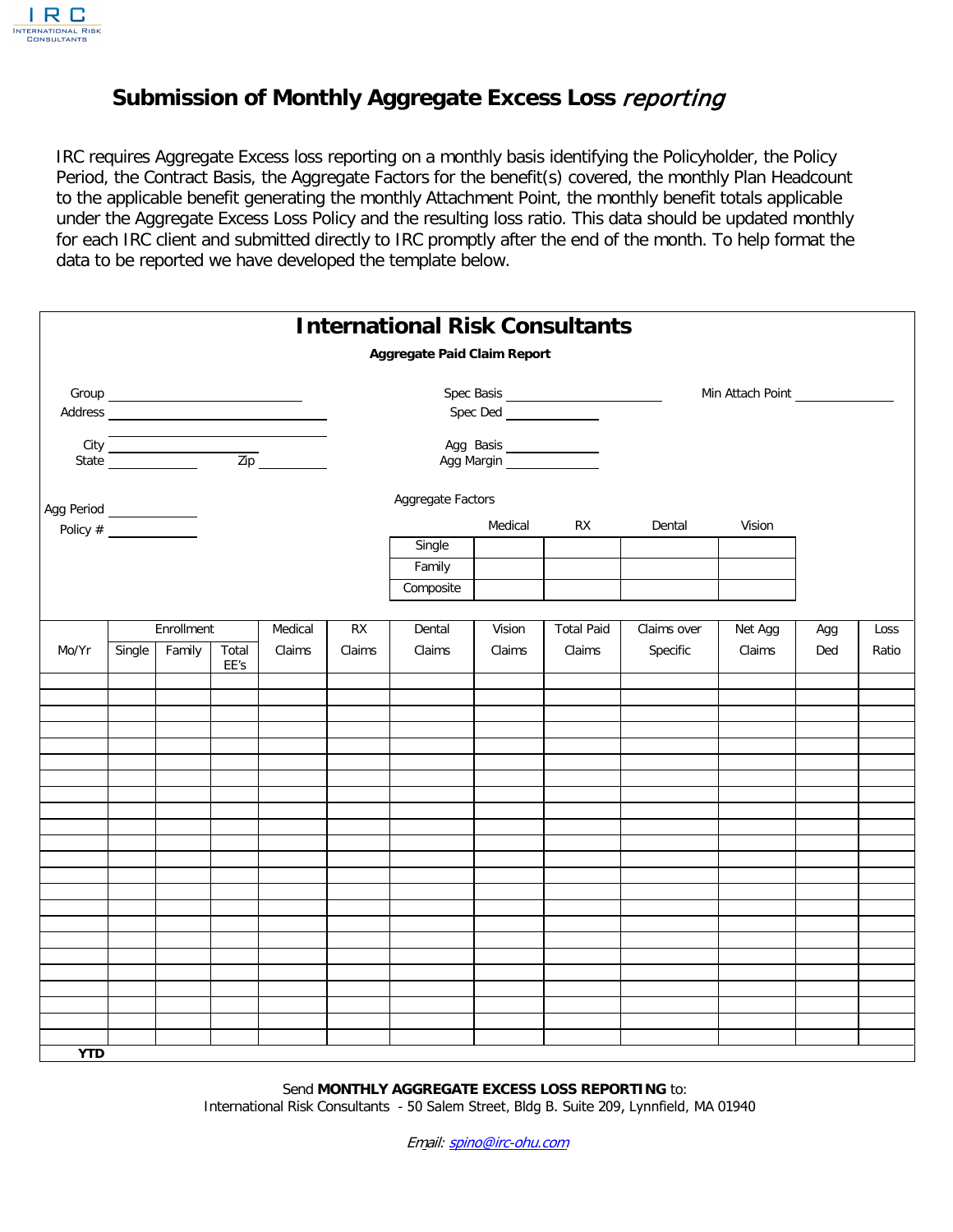## **Submission of an Aggregate Excess Loss Claim**

The following information is required to file an Aggregate Claim.

- An **AGGREGATE EXCESS LOSS CLAIM FORM** [below] completed in its entirety and sent to: claims@irc-ohu.com.
- A Paid Claim report detailing all paid claims meeting the appropriate Aggregate 'contract basis' and the total paid claims used to support the reimbursement filed.
- Enrollment/eligibility records for all covered employees, dependents, and COBRA participants. (Note: COBRA participants must document premium payments)
- Monthly Excess Loss premium billing statements beginning on the effective date of the policy through the present, to verify reported census and adjustments.
- Financial records documenting the Plan's funding of claims during the policy period, including a reconciled bank statement for each month of the policy period.
- Monthly check registers for each month of the policy period through present.
- A paid Benefit Analysis report to deduct payments for out-of-contract claims.
- Documentation of voids & refunds related to payments made during the policy period.
- Details of identified overpayments for this policy period still outstanding.
- Monthly prescription drug card statements, if applicable.
- A copy of the procedures handling subrogation or third party liability claims and a listing of such claims in progress.

NOTE: At time of claim IRC may identify and require additional information as needed.